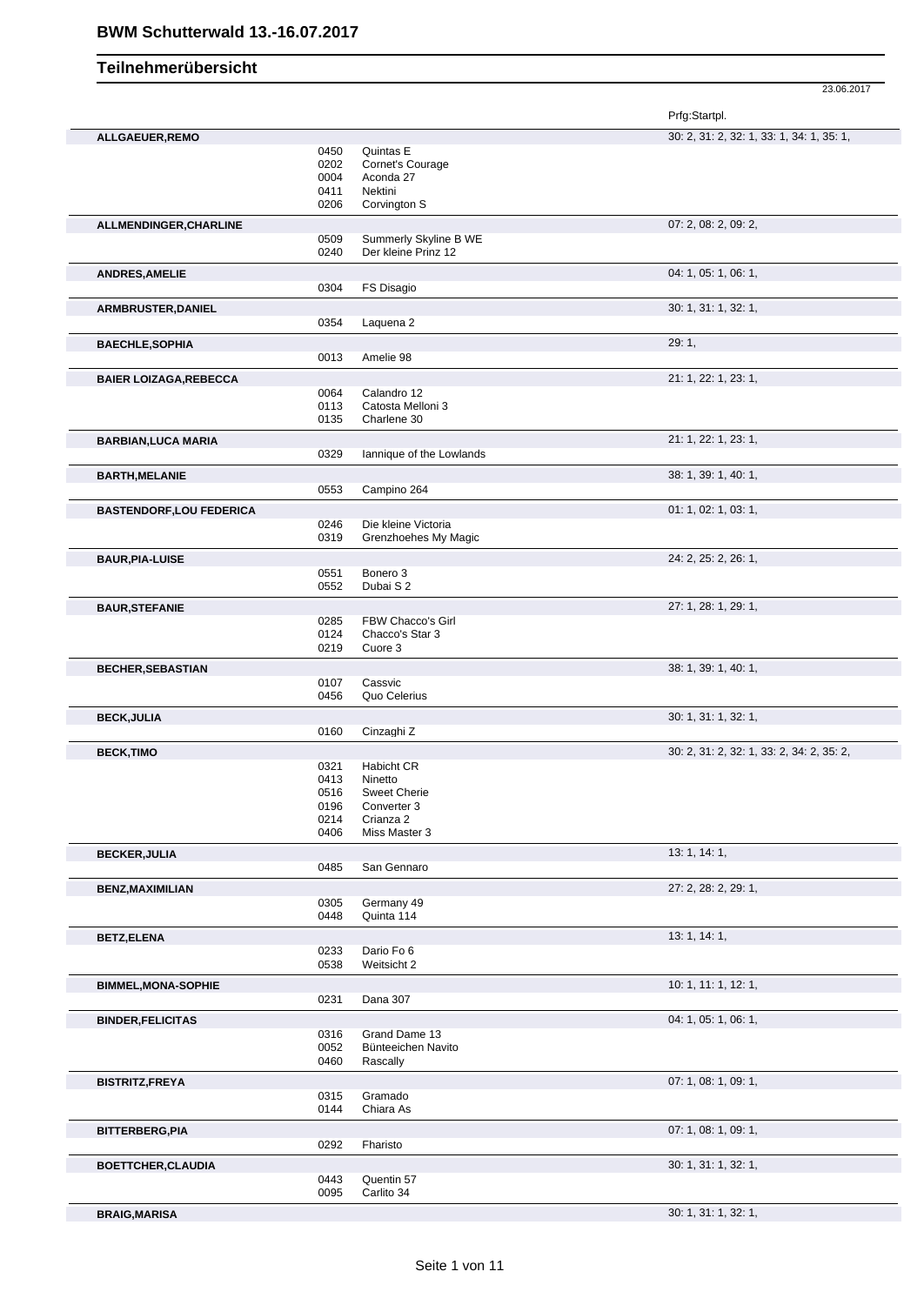Prfg:Startpl. 0419 Pablito van Erpekom **BRANDLHUBER,JUDITH** 36: 1, 37: 1, 0462 Ravell 140 **BRAUN,SASCHA** 30: 2, 31: 2, 32: 1, 33: 2, 34: 2, 35: 2, 34: 2, 35: 2, 34: 2, 35: 2, 34: 2, 35: 2, 34: 2, 35: 2, 34: 2, 35: 2, 34: 2, 35: 2, 34: 2, 35: 2, 34: 2, 35: 2, 34: 2, 35: 2, 34: 2, 35: 2, 34: 2, 35: 2, 34: 2, 35: 0458 Rahmannshof's Seraphina 0193 Contador 20 0056 Cadburry 0527 ty's Cornley<br>0091 Carigno Carigno **BRIEL,TINA VON** 36: 1, 37: 1, 0328 Huckleberry 12 **BRUENZ,ANDREAS** 30: 2, 31: 2, 32: 1, 0317 Gratino 4<br>0251 Dolly Bust 0251 Dolly Buster 4<br>0026 Balam 2 0026 Balam 2<br>0275 Erlando Erlando 11 **BUHMANN, CELINE** 01: 1, 02: 1, 03: 1, 03: 1, 03: 1, 03: 1, 03: 1, 03: 1, 03: 1, 03: 1, 03: 1, 03: 1, 03: 1, 03: 1, Raffinesse 118 **BUNDSCHUH,MELINA** 24: 2, 25: 2, 26: 1,<br>
24: 2, 25: 2, 26: 1, 0541 What's That 4<br>0544 Wild Princess 0544 Wild Princess 5<br>0212 Crescendo 47 Crescendo 47 **BURGER,JOSEPHINE** 0234 Dark Dan **Day 20234** Dark Dan **Day 20234** Dark Dan Day 20234 Day 20234 Day 20234 Day 20234 Day 20234 Day 20234 Day 20234 Day 20234 Day 20234 Day 20234 Day 20234 Day 20234 Day 20234 Day 20234 Day 202 0234 Dark Dan<br>0488 Sandman Sandman B **BURGER,KATRIN** 13: 1, 14: 1, 0483 Salazar 14<br>0409 Moosbach 0409 Moosbachhof's Floris<br>0341 L'Unique 3 0341 L'Unique 3<br>0493 Santo Dotto Santo Dottore OLD **CARSTENSEN,NIELS** 24: 2, 25: 2, 26: 1, 0421 PBM Best of Balou FBW<br>0386 Lorelli 2 Lorelli 2 0198 Copeland 0490 Sandro Gold<br>0130 Chambertino 0130 Chambertino 5<br>0051 Bugatti 44 Bugatti 44 **CASPER, ANNA** 07: 2, 08: 2, 09: 1, 09: 2, 09: 1, 09: 2, 09: 1, 09: 2, 09: 1, 09: 2, 09: 1, 09: 2, 09: 1, 09: 2, 09: 1, 0042 Birkhof's Don Diamond FBW<br>0180 Collin Conner Collin Conner **CASPER, INA** 10: 1, 11: 1, 12: 1, 13: 1, 12: 1, 13: 1, 12: 1, 12: 1, 10: 1, 11: 1, 12: 1, 1, 12: 1, 1, 12: 1, Leonardo-G **CASPER,LISA** 04: 1, 05: 1, 06: 1, 06: 1, 06: 1, 06: 1, 06: 1, 06: 1, 06: 1, 06: 1, 06: 1, 06: 1, 06: 1, 06: 1, 06: 1, 06: 1, 06: 1, 05: 1, 06: 1, 05: 1, 06: 1, 05: 1, 06: 1, 05: 1, 06: 1, 05: 1, 06: 1, 05: 1, 05: 1, 06: 1 Birkhof's Sirtaki **CASPER, PIA** 01: 1, 02: 1, 03: 1, 03: 1, 03: 1, 03: 1, 03: 1, 03: 1, 03: 1, 03: 1, 03: 1, 03: 1, 03: 1, 03: 1, 03: 1, 03: 1, 03: 1, 03: 1, 03: 1, 03: 1, 03: 1, 03: 1, 03: 1, 03: 1, 03: 1, 03: 1, 03: 1, 03: 1, 03: 1, 03: 1 Bonaparte S 2 **CASPER,TIM** 21: 1, 22: 1, 23: 1, 0150 Chocolat 19<br>0076 Canberra 37 0076 Canberra 37<br>0002 Acantara Acantara **CHRIST,ANNA** 21: 1, 22: 1, 23: 1, 24: 1, 25: 1, 26: 1, 26: 1, 26: 1, 26: 1, 26: 1, 26: 1, 26: 1, 26: 1, 26: 1, 26: 1, 26: 1, 25: 1, 25: 1, 26: 1, 25: 1, 26: 1, 25: 1, 25: 1, 26: 1, 25: 1, 25: 1, 26: 1, 25: 1, 25: 1, 25: 1 Cessna 15 0094 Carlina K **COLLEE,LILLI** 24: 2, 25: 2, 26: 1, Contefina 0033 Barry Brown Escaille **DANNENMANN,CATHARINA** 04: 1, 05: 1, 06: 1, 0325 Hemingway 57 0407 Montana 668 **DEUERER,TINA** 30: 2, 31: 2, 32: 2, 33: 2, 34: 2, 35: 2, 0504 Smint 2 0133 Chanoc<br>0053 C.T. 0053<br>0381 0381 Lorano 15<br>0119 Cesserias 0119 Cesserias Crack<br>0174 Clueso 10 Clueso 10 **DEUFEL,SANDRA** 38: 1, 39: 1, 40: 1,<br>
0445 Querido D Querido D **DIETRICH,KATHARINA** 15: 1, 16: 1, 17: 1, 18: 1, 19: 1, 20: 1,<br>0366 Leon-Hardt G 0366 Leon-Hardt G<br>0245 Die fabelhafte 0245 Die fabelhafte Fee<br>0464 Renaldi

23.06.2017

Renaldi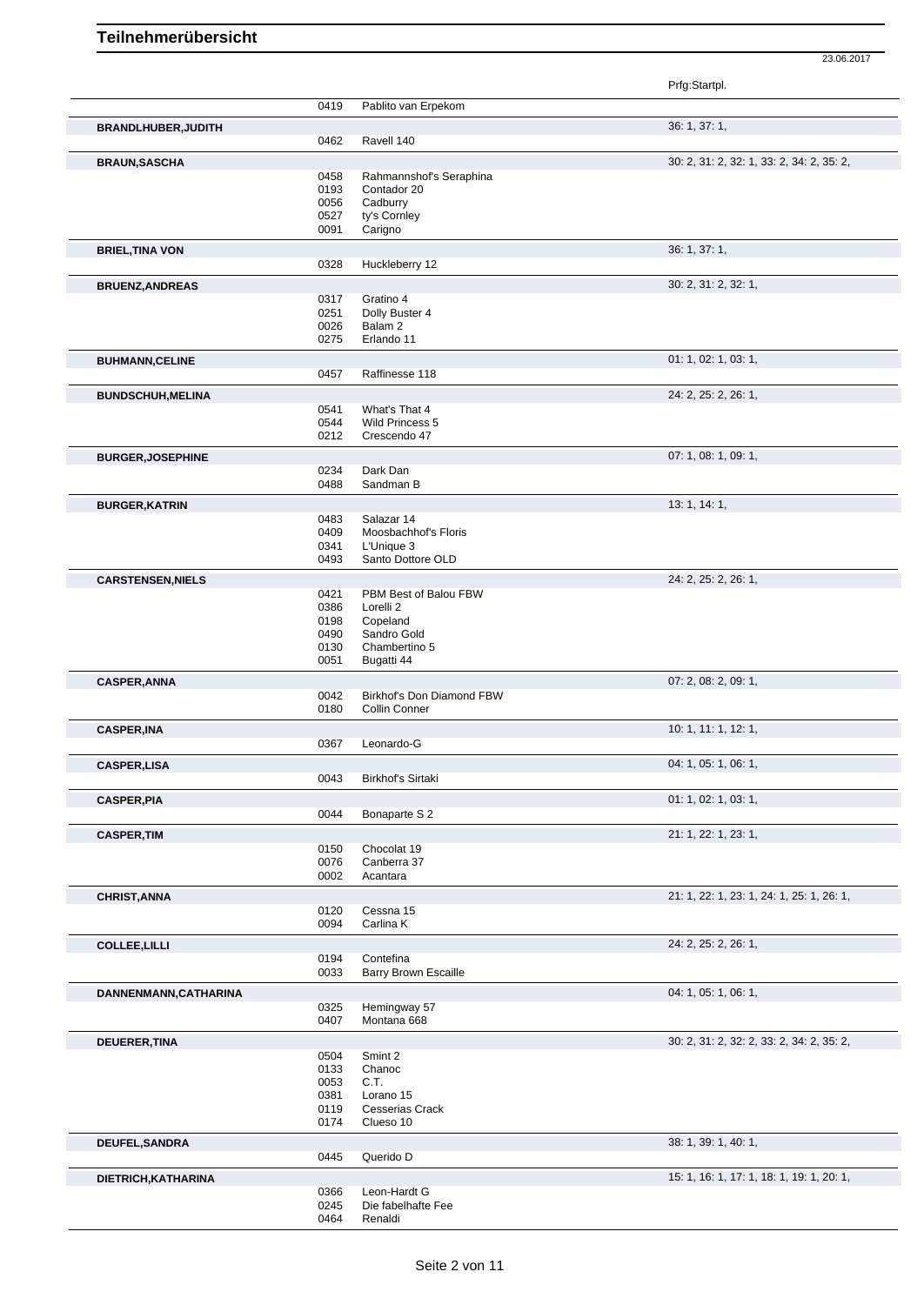|                              |              |                                          | Prfg:Startpl.                             |
|------------------------------|--------------|------------------------------------------|-------------------------------------------|
| DIETTERLE, MADLEN            |              |                                          | 21: 1, 22: 1, 23: 1,                      |
|                              | 0181         | Colman's Sabrina                         |                                           |
|                              | 0549         | Zoé                                      |                                           |
|                              | 0080<br>0097 | Canella 9<br>Carridam                    |                                           |
|                              | 0118         | Cerana 2                                 |                                           |
|                              | 0082         | Cantaloop 7                              |                                           |
| DOEFFINGER, PETER            |              |                                          | 38: 1, 39: 1, 40: 1,                      |
|                              | 0296         | Fit for Fight BK                         |                                           |
|                              | 0454         | Quite Nice BK                            |                                           |
|                              | 0153         | Chuck Norris 17                          |                                           |
|                              | 0426         | <b>Pino 127</b>                          |                                           |
| DOERR, ANNIKA-BERENIKE       |              |                                          | 04: 1, 05: 1, 06: 1,                      |
|                              | 0379         | Locksley 16                              |                                           |
|                              | 0388         | Louis 302                                |                                           |
| <b>DOLINSCHEK, FLORIAN</b>   |              |                                          | 30: 2, 31: 2, 32: 1, 33: 2, 35: 2,        |
|                              | 0515         | Superman SB                              |                                           |
|                              | 0271<br>0510 | <b>Empire State</b><br><b>Sunny 1038</b> |                                           |
|                              | 0356         | Larissini                                |                                           |
|                              | 0111         | Castell 16                               |                                           |
|                              | 0281         | Falcon de Semilly                        |                                           |
|                              | 0306         | <b>Gina 1756</b>                         |                                           |
|                              | 0523         | Toobie de Quercize                       |                                           |
| <b>DREHER, HANS-DIETER</b>   |              |                                          | 30: 2, 31: 1, 33: 1, 34: 1, 35: 1, 36: 1, |
|                              | 0270         | Embassy II                               |                                           |
|                              | 0038<br>0086 | Berlinda 3<br>Captain Sharky GG          |                                           |
|                              | 0079         | Candinas                                 |                                           |
|                              | 0277         | Escada XVII                              |                                           |
|                              | 0312         | Goodtimes van't Lozerhof                 |                                           |
|                              | 0335         | Kenan 3                                  |                                           |
| DREHER, JENNIFER-SANDRA      |              |                                          | 15: 1, 16: 1, 17: 1, 24: 2, 25: 2, 26: 1, |
|                              | 0092         | Carl 38                                  |                                           |
|                              | 0237         | Daytona 56                               |                                           |
|                              | 0256         | Dorentina JU                             |                                           |
|                              | 0294<br>0537 | Finn S<br>Waterloo 254                   |                                           |
|                              | 0547         | Zidane 59                                |                                           |
|                              |              |                                          |                                           |
|                              |              |                                          |                                           |
| <b>DUNKES, SABINE</b>        | 0307         | <b>GK Arielle</b>                        | 38: 1, 39: 1, 40: 1,                      |
|                              |              |                                          |                                           |
| <b>DURST, JOACHIM</b>        | 0184         | Con-Tico 5                               | 38: 1, 39: 1, 40: 1,                      |
|                              |              |                                          |                                           |
| <b>EBERHARD, JUERGEN</b>     |              |                                          | 38: 1, 39: 1, 40: 1,                      |
|                              | 0454<br>0426 | Quite Nice BK<br><b>Pino 127</b>         |                                           |
|                              |              |                                          |                                           |
| EBERHARDT, UWE               |              |                                          | 33: 1, 34: 1, 35: 1, 38: 1, 39: 1, 40: 1, |
|                              | 0078<br>0344 | Candela 35<br>Ladina 41                  |                                           |
|                              | 0348         | Lambourghina 2                           |                                           |
|                              | 0204         | Cortina d'Ampezzo 4                      |                                           |
|                              | 0163         | Clarima 3                                |                                           |
|                              | 0197<br>0259 | Cooper 156<br>Drixi 13                   |                                           |
|                              |              |                                          |                                           |
| <b>EGE, MANFRED</b>          |              |                                          | 30: 2, 31: 2, 32: 1,                      |
|                              | 0010         | All in one B                             |                                           |
|                              | 0550<br>0532 | ZZ Top Zirkonia<br>Vicarello             |                                           |
|                              |              |                                          |                                           |
| <b>EGETENMEIER, LUKAS</b>    | 0151         | Chubakka                                 | 24: 2, 25: 2, 26: 1,                      |
|                              | 0062         | Cajetana 2                               |                                           |
|                              | 0152         | Chubakko                                 |                                           |
|                              | 0061         | Cajana 6                                 |                                           |
| <b>EISELE, KIRA THERESIA</b> |              |                                          | 21: 1, 22: 1, 23: 1,                      |
|                              | 0070         | Campina 42                               |                                           |
|                              |              |                                          |                                           |
|                              |              |                                          | 15: 1, 16: 1, 17: 1,                      |
| <b>ERKNER, JANA</b>          | 0302<br>0368 | Franz-Ferdinand 8<br>Leonesse 2          |                                           |
|                              |              |                                          |                                           |
| ERTZ, MAXIMILIAN             |              |                                          | 30: 1, 31: 1, 32: 1,                      |
|                              | 0182<br>0048 | Columbus CR<br><b>Brisbeen</b>           |                                           |
|                              |              |                                          |                                           |
| <b>FALLER, JONAS</b>         | 0543         | Wie eine Rakete                          | 21: 1, 22: 1, 23: 1,                      |
|                              | 0179         | Coleen F                                 |                                           |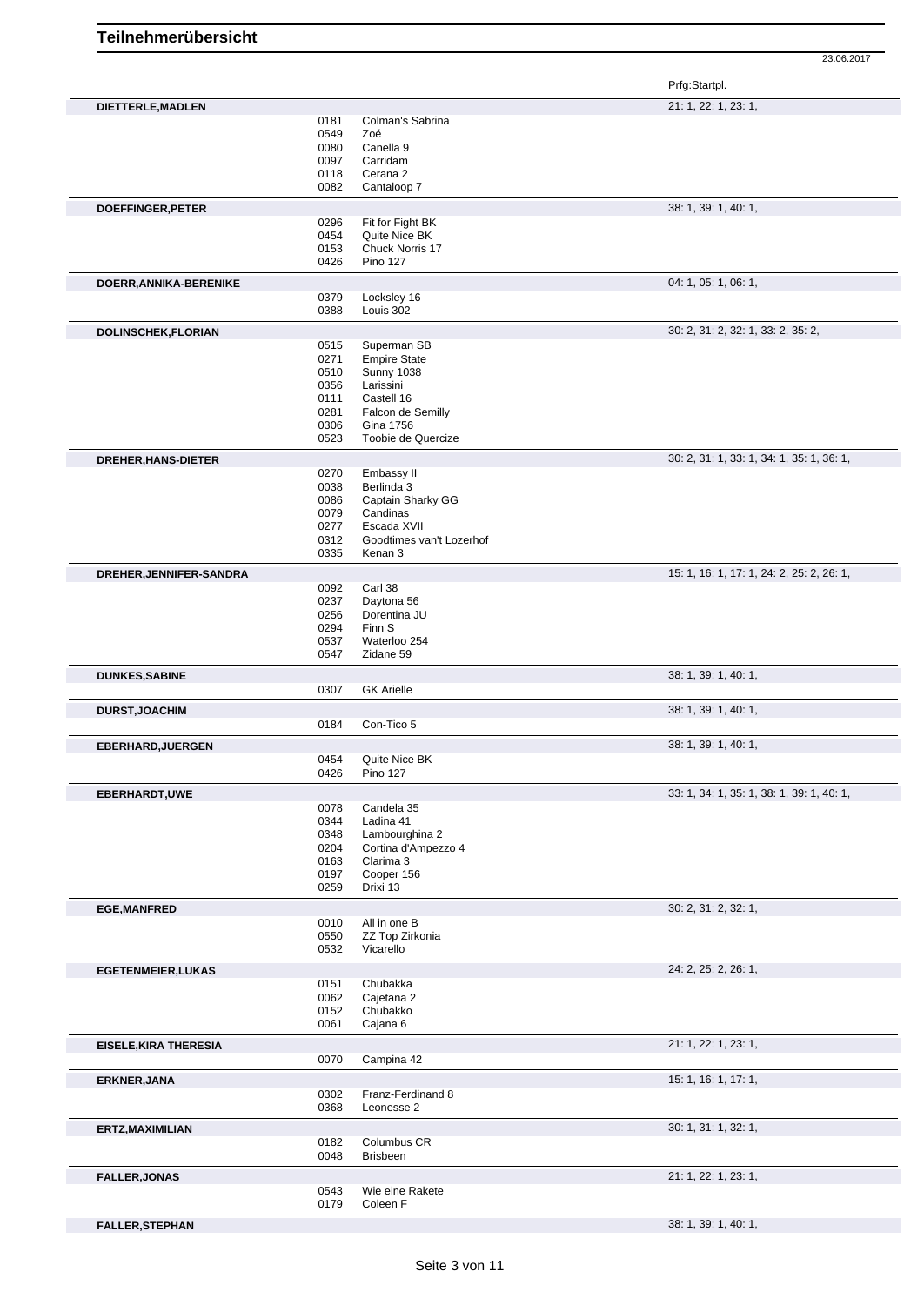Prfg:Startpl.

|                             | 0391         | Lucas 269                |                                           |
|-----------------------------|--------------|--------------------------|-------------------------------------------|
| <b>FELZMANN,LOUISE</b>      |              |                          | 15: 1, 16: 1, 17: 1,                      |
|                             | 0046         | Boreo                    |                                           |
|                             | 0001         | Aaron 368                |                                           |
|                             | 0176         | Cocette H                |                                           |
|                             | 0190         | Conny 389                |                                           |
|                             | 0141         | Checkpoint 37            |                                           |
|                             | 0096         | Carlotta 301             |                                           |
|                             | 0355         | Lara 511                 |                                           |
|                             |              |                          |                                           |
| FREUDENREICH, KATHARINA     |              |                          | 38: 1, 39: 1, 40: 1,                      |
|                             | 0029         | Baluga 4                 |                                           |
| <b>FRUECHT, FELICITAS</b>   |              |                          | 04: 1, 05: 1, 06: 1,                      |
|                             | 0478         | Royal-Disco              |                                           |
|                             |              |                          |                                           |
| <b>FUCHS, ANNA-LOUISA</b>   |              |                          | 13: 1, 14: 1,                             |
|                             | 0471         | Rodrigos E.H.            |                                           |
| <b>FUCHS, MARY-ANN</b>      |              |                          | 27: 1, 28: 1, 29: 1,                      |
|                             | 0250         | Dollar Boy K             |                                           |
|                             | 0337         | Kid Rock 2               |                                           |
|                             |              |                          |                                           |
| <b>GANTER, ALINA</b>        |              |                          | 36: 1, 37: 1,                             |
|                             | 0360         | Le Roc 2                 |                                           |
| <b>GIRRBACH, STEFFI</b>     |              |                          | 30: 1, 31: 1, 32: 1,                      |
|                             | 0088         | <b>Cara 163</b>          |                                           |
|                             | 0403         | May Breeze               |                                           |
|                             |              |                          |                                           |
| <b>GLEINSER, GESA</b>       |              |                          | 24: 2, 25: 2, 26: 1,                      |
|                             | 0005         | Action 56                |                                           |
|                             | 0449         | Quintaro 3               |                                           |
|                             | 0023         | Arosa 55                 |                                           |
|                             | 0418         | Oxigene VD Karmenhoek    |                                           |
| <b>GOETTER, ANNE</b>        |              |                          | 24: 2, 25: 2, 26: 1,                      |
|                             | 0142         | Cheyenne 1089            |                                           |
|                             | 0037         | Beresia                  |                                           |
|                             |              |                          |                                           |
| <b>GRIMMINGER, MADELINE</b> |              |                          | 36: 1, 37: 1,                             |
|                             | 0326         | Heros 146                |                                           |
| <b>GRISHABER, GENYA</b>     |              |                          | 01: 2, 02: 2, 03: 1,                      |
|                             | 0531         | Very Hot                 |                                           |
|                             | 0239         | Delmonte 6               |                                           |
|                             |              |                          |                                           |
| <b>GRONAU, ROMY</b>         |              |                          | 01: 1, 02: 1, 03: 1, 18: 1, 19: 1, 20: 1, |
|                             | 0525         | <b>Top Nandilo</b>       |                                           |
|                             | 0138         | <b>Charming Adlantus</b> |                                           |
| <b>GROSS, ANDREAS</b>       |              |                          | 38: 1, 39: 1, 40: 1,                      |
|                             | 0414         | Nininjo                  |                                           |
|                             |              |                          |                                           |
| <b>GUENTHER, ALINA</b>      |              |                          | 01: 2, 02: 2, 03: 1,                      |
|                             | 0480         | Ruby's As                |                                           |
|                             | 0262         | DW's Moet Chandon        |                                           |
| <b>GUT, LEA-SOPHIA</b>      |              |                          | 15: 2, 16: 2, 17: 1, 24: 2, 25: 2, 26: 1, |
|                             | 0369         | Leonie 234               |                                           |
|                             | 0189         | Condor 568               |                                           |
|                             | 0376         | Little Lucy 13           |                                           |
|                             | 0063         | Calandra 21              |                                           |
|                             | 0280         | Fairy Tale 33            |                                           |
|                             | 0540         | <b>Westside Phantom</b>  |                                           |
|                             | 0484         | Salvador IV              |                                           |
| <b>GUTJAHR, ANNIKA</b>      |              |                          | 13: 1, 14: 1,                             |
|                             | 0512         | Sunny Girl G             |                                           |
|                             |              |                          |                                           |
| <b>HAHN, ALINA</b>          |              |                          | 04: 1, 05: 1, 06: 1,                      |
|                             | 0467         | Riana 55                 |                                           |
| HAKENHOLT-OETTINGER, KIM    |              |                          | 21: 1, 22: 1, 23: 1,                      |
|                             |              |                          |                                           |
|                             |              |                          |                                           |
| <b>HALDY, NICO</b>          |              |                          | 38: 1, 39: 1, 40: 1,                      |
|                             | 0434         | Quaid's Lady F           |                                           |
| <b>HARNISCH, CARINA</b>     |              |                          | 36: 1, 37: 1,                             |
|                             | 0514         | Sunrise 154              |                                           |
|                             |              |                          |                                           |
| <b>HAUG, GABRIELE</b>       |              |                          | 36: 1, 37: 1,                             |
|                             | 0255         | Done 4                   |                                           |
|                             |              |                          | 38: 1, 39: 1, 40: 1,                      |
| <b>HEIDER,FERDINAND</b>     |              |                          |                                           |
|                             | 0060         | Caius 4                  |                                           |
|                             | 0068         | Cambrigia                |                                           |
|                             | 0343         | Lacoriana                |                                           |
|                             | 0055         | Cachonne                 |                                           |
|                             | 0435<br>0106 | Quantera 4               |                                           |
|                             |              | Cassil                   |                                           |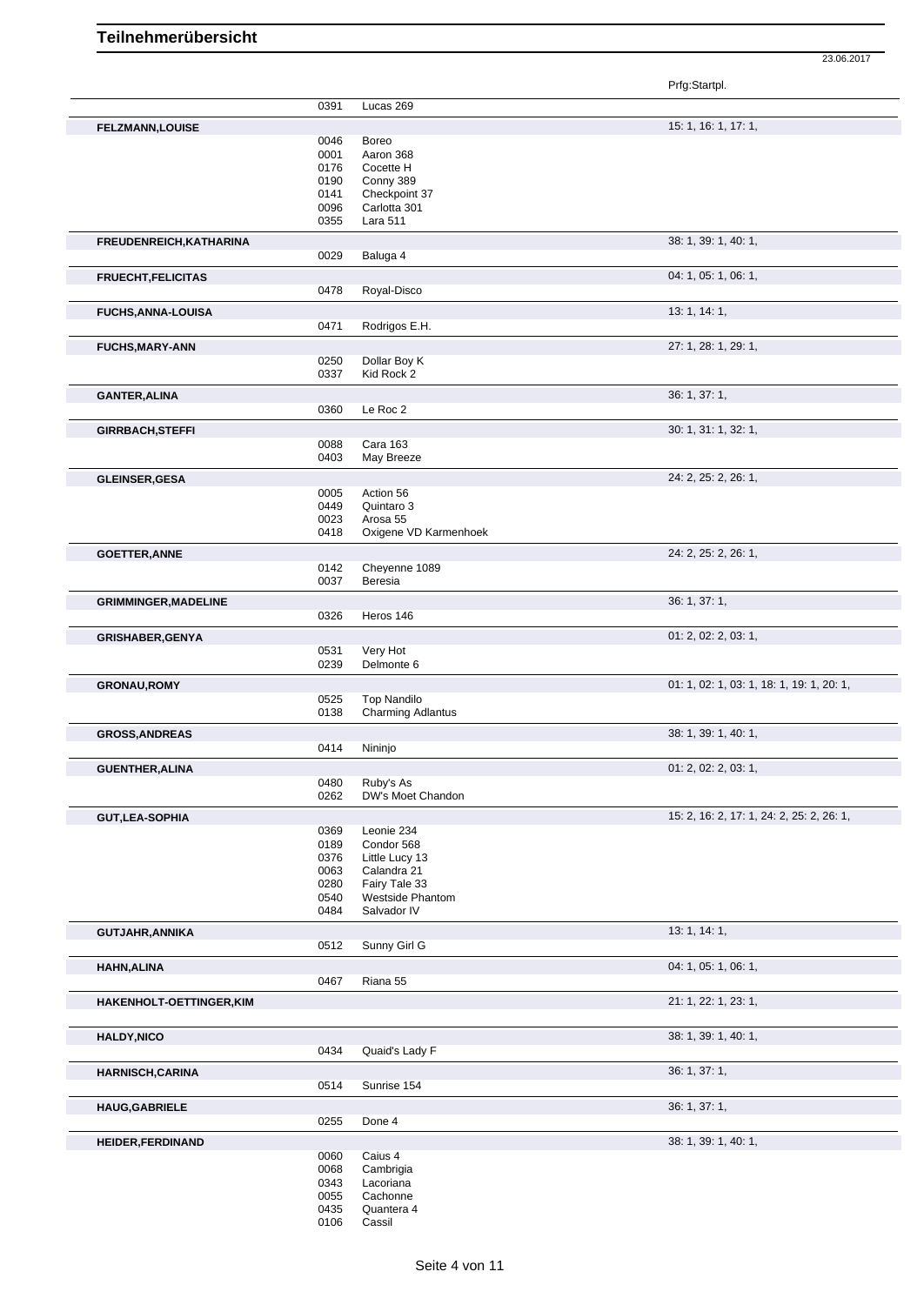Prfg:Startpl.

| <b>HEIM, CHRISTIAN</b>          |      |                           | 30: 1, 31: 1, 32: 1, 33: 1, 34: 1, 35: 1, |
|---------------------------------|------|---------------------------|-------------------------------------------|
|                                 | 0098 | Cartouche 81              |                                           |
|                                 | 0074 | Can do it 15              |                                           |
|                                 |      |                           |                                           |
|                                 | 0357 | Lascara 15                |                                           |
|                                 | 0310 | Goldstern 230             |                                           |
|                                 | 0469 | <b>Rocka Quality</b>      |                                           |
|                                 | 0530 | Vallerey                  |                                           |
| <b>HEIM, NEELE ANOUK</b>        |      |                           | 01: 1, 02: 1, 03: 1,                      |
|                                 | 0039 | Best Dun Dance            |                                           |
|                                 |      |                           |                                           |
| <b>HEININGER, KIM HANNA</b>     |      |                           | 07: 1, 08: 1,                             |
|                                 | 0473 | Romina 426                |                                           |
| <b>HELLMANN, SUSANNE</b>        |      |                           | 36: 1, 37: 1,                             |
|                                 | 0394 | Lucky Dancer 8            |                                           |
|                                 |      |                           |                                           |
| <b>HERMLE, NINA</b>             |      |                           | 04: 1, 05: 1, 06: 1,                      |
|                                 | 0161 | Clandestino 2             |                                           |
| <b>HERTKORN, OPHELIA</b>        |      |                           | 21: 1, 22: 1, 23: 1,                      |
|                                 | 0136 | Charmeur 393              |                                           |
|                                 | 0269 | Elanda 12                 |                                           |
|                                 |      |                           |                                           |
| <b>HERTWIG, AMAYA</b>           |      |                           | 36: 1, 37: 1,                             |
|                                 | 0243 | Diamond's Rubioso         |                                           |
| HOECHSTER, JANA                 |      |                           | 18: 2, 19: 2, 20: 1,                      |
|                                 | 0300 | Fortis <sub>6</sub>       |                                           |
|                                 | 0273 | Enja M                    |                                           |
|                                 | 0168 | Clay's Carmelitos         |                                           |
|                                 | 0299 | For Pace 2                |                                           |
|                                 | 0331 | Itot des Verges           |                                           |
|                                 |      |                           |                                           |
| <b>HOFMEISTER, KAJA CELINE</b>  |      |                           | 24: 2, 25: 2, 26: 1,                      |
|                                 | 0293 | Fighting for you          |                                           |
|                                 | 0156 | Cicca 2                   |                                           |
|                                 | 0546 | Zaubermaus 23             |                                           |
|                                 | 0195 | Contra von ZG Joos        |                                           |
|                                 | 0131 | Champs Elysee von ZG Joos |                                           |
|                                 | 0032 | Barolo NT                 |                                           |
| <b>HOLLSTEIN, DAVID NICOLAS</b> |      |                           | 27: 1, 28: 1, 29: 1,                      |
|                                 | 0126 | Chagall 256               |                                           |
|                                 |      |                           |                                           |
| <b>HOLZ,CORDULA</b>             |      |                           | 13: 1, 14: 1,                             |
|                                 | 0225 | D'Artagnan 144            |                                           |
| <b>HOLZMANN, JULIAN</b>         |      |                           | 24: 2, 25: 2, 26: 2,                      |
|                                 | 0308 | Gladdys 32                |                                           |
|                                 | 0528 | <b>Ulli 44</b>            |                                           |
|                                 |      |                           |                                           |
| HONERMEYER, CHIARA              |      |                           | 01: 1, 02: 1, 03: 1,                      |
|                                 | 0297 | Flintstone 46             |                                           |
|                                 |      |                           |                                           |
|                                 |      |                           |                                           |
| HOPPE, HANNA                    |      |                           | 18: 1, 19: 1, 20: 1,                      |
|                                 | 0201 | Coriano's Boy 2           |                                           |
|                                 | 0427 | Pirushkaya M              |                                           |
|                                 | 0117 | Centus <sub>6</sub>       |                                           |
|                                 | 0461 | Ratatouille 6             |                                           |
| <b>HUMMEL,CARINA</b>            |      |                           | 10: 1, 11: 1, 12: 1,                      |
|                                 | 0555 | CM's Diabolito            |                                           |
|                                 |      |                           |                                           |
| HUMMEL, CATHARINA               |      |                           | 07: 1, 08: 1, 09: 1,                      |
|                                 | 0556 | El-Sombrero               |                                           |
| <b>ISSER, NICOLE</b>            |      |                           | 13: 1, 14: 1,                             |
|                                 | 0353 | Laporello                 |                                           |
|                                 |      |                           |                                           |
| <b>KAPFERER, CAROLIN</b>        |      |                           | 10: 1, 11: 1,                             |
|                                 | 0498 | Sidney Green              |                                           |
| <b>KAPPLER, TANJA</b>           |      |                           | 04: 1, 05: 1, 06: 1,                      |
|                                 | 0511 | <b>Sunny 1088</b>         |                                           |
|                                 | 0499 | Sierra Nevada 22          |                                           |
|                                 |      |                           |                                           |
| <b>KARLE, VERENA</b>            |      |                           | 30: 1, 31: 1, 32: 1,                      |
|                                 | 0134 | Chardonnay 70             |                                           |
|                                 | 0121 | Cessna 24                 |                                           |
|                                 | 0163 | Clarima 3                 |                                           |
|                                 | 0054 | Cabana 18                 |                                           |
| KEILBACH, ENYA                  |      |                           | 01: 1, 02: 1, 03: 1,                      |
|                                 | 0125 | Chacka WWE                |                                           |
|                                 | 0207 | Cosimo P WE               |                                           |
|                                 |      |                           |                                           |
| <b>KEILBACH,LINDA</b>           |      |                           | 07: 1, 08: 1, 09: 1,                      |
|                                 | 0502 | Sir Sunny                 |                                           |
| <b>KERN, ALEXANDER</b>          |      |                           | 30: 1, 31: 1, 32: 1,                      |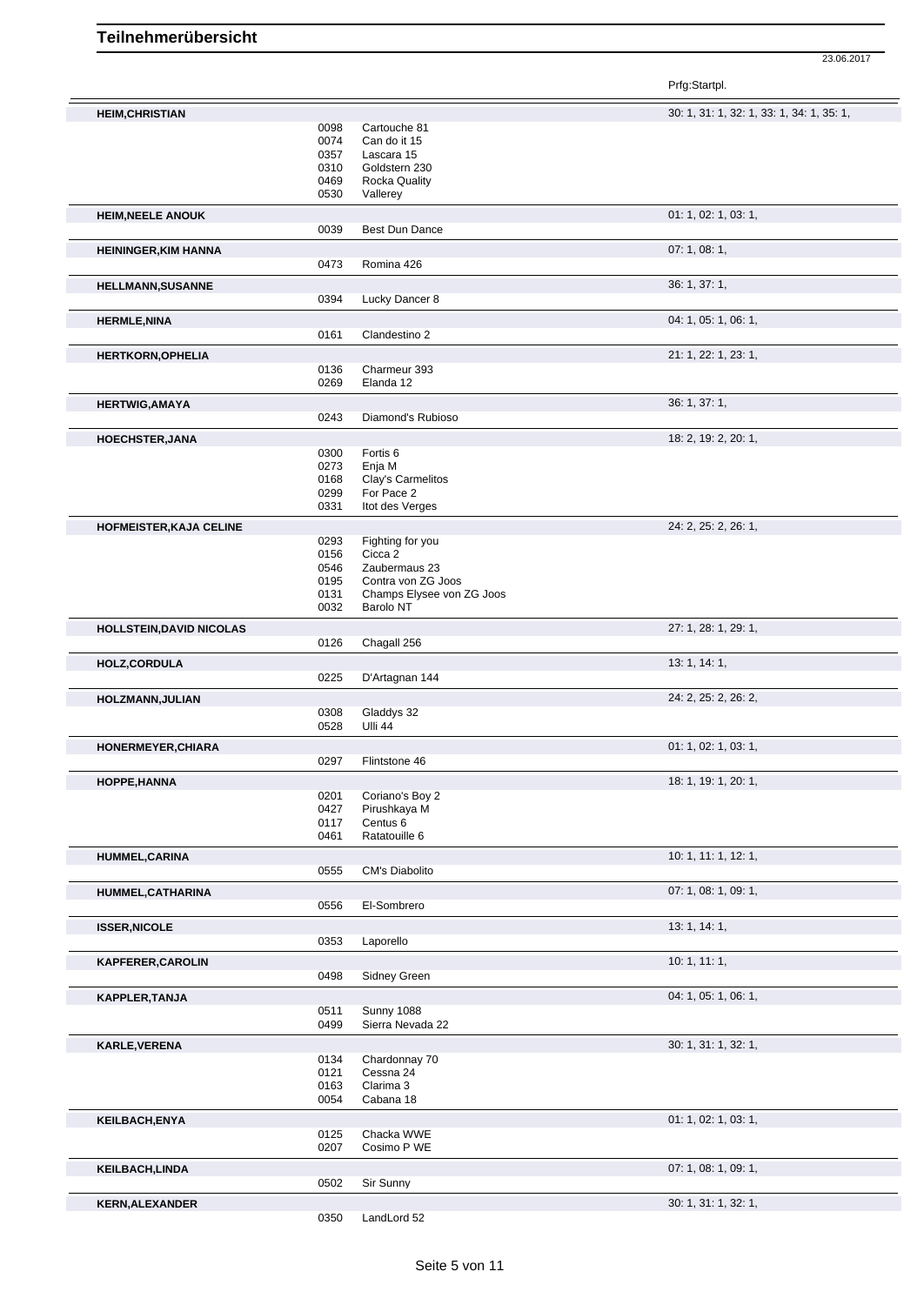Prfg:Startpl.

|                            | 0442         | Queen of Pop                           |                                           |
|----------------------------|--------------|----------------------------------------|-------------------------------------------|
|                            | 0375         | Lintello                               |                                           |
|                            | 0224         | Czarina 3                              |                                           |
|                            | 0127         | Chakka 3                               |                                           |
|                            | 0431         | Prime-Time 3                           |                                           |
|                            | 0112         | Catiness                               |                                           |
|                            | 0030         | Balulu                                 |                                           |
| <b>KLINGELE, DOMINIK</b>   |              |                                        | 38: 1, 39: 1, 40: 1,                      |
|                            | 0139         | Charmonie 11                           |                                           |
| <b>KLUSIK, MAREIKE</b>     |              |                                        | 21: 1, 22: 1, 23: 1,                      |
|                            | 0339         | Kiss me 31                             |                                           |
| <b>KLUSIK, MELANIE</b>     |              |                                        | 27: 1, 28: 1, 29: 1,                      |
|                            | 0145         | Chiara de Laluna                       |                                           |
|                            |              |                                        |                                           |
| <b>KNACK, ALIA</b>         | 0279         |                                        | 24: 2, 25: 2, 26: 1,                      |
|                            | 0167         | Faible Lafayette<br><b>Claus Peter</b> |                                           |
|                            | 0069         | Campari 295                            |                                           |
|                            | 0075         | Can do it H                            |                                           |
|                            | 0486         | San Louis 5                            |                                           |
|                            | 0487         | Sanchos Little Mojito                  |                                           |
| <b>KOCH,LUISA</b>          |              |                                        | 24: 1, 25: 1, 26: 1,                      |
|                            | 0065         | Calicio                                |                                           |
|                            |              |                                        | 30: 1, 31: 1, 32: 1, 33: 1, 34: 1, 35: 1, |
| KOELZ, VERENA              | 0351         | Landor 48                              |                                           |
|                            | 0221         | Curt 15                                |                                           |
|                            | 0451         | Quintino 12                            |                                           |
|                            |              |                                        | 24: 1, 25: 1, 26: 1,                      |
| <b>KOENINGER, SOFIA</b>    | 0170         | Cliff H 2                              |                                           |
|                            |              |                                        |                                           |
| <b>KRAUT, ANGELA</b>       |              |                                        | 36: 1, 37: 1,                             |
|                            | 0477         | Royal Ulan                             |                                           |
| <b>KRIEGER, CHARLOTTE</b>  |              |                                        | 01: 1, 02: 1, 03: 1,                      |
|                            | 0137         | Charmeur WE                            |                                           |
| KUEBLER, ANKE              |              |                                        | 38: 1, 39: 1, 40: 1,                      |
|                            | 0453         | Quintus 135                            |                                           |
| <b>KUEHNLE, SANDY</b>      |              |                                        | 13: 2, 14: 2,                             |
|                            | 0311         | Gonzo VA                               |                                           |
|                            | 0012         | Amaretto W                             |                                           |
|                            |              |                                        | 07:1,08:1,                                |
| LACHEMANN, ANN-KATHRIN     | 0009         | Aliyah                                 |                                           |
|                            | 0320         | Guapa 20                               |                                           |
|                            |              |                                        |                                           |
| LAEUFER, NORA              | 0283         | FBW Aragorn                            | 24: 2, 25: 2, 26: 2,                      |
|                            | 0114         | Cavallero P                            |                                           |
|                            |              |                                        |                                           |
| LAIER, LEONIE              |              | Feeling 43                             | 10: 1, 11: 1, 12: 1,                      |
|                            | 0289<br>0496 | Seven Heaven 2                         |                                           |
|                            |              |                                        |                                           |
| <b>LAUER, NIKOLAS</b>      |              | <b>Baden Classic</b>                   | 33: 1, 34: 1, 35: 1,                      |
|                            | 0025         |                                        |                                           |
| LAUTENSCHLAGER, ANN-SOPHIE |              |                                        | 21: 1, 22: 1, 23: 1,                      |
|                            | 0173         | Cloude Seven                           |                                           |
|                            | 0424         | Petite Jolie 9                         |                                           |
|                            | 0333         | Kartega van't Vijvershof               |                                           |
| <b>LINDLER, SOPHIA</b>     |              |                                        | 18: 1, 19: 1, 20: 1,                      |
|                            | 0397         | Lyra Sp                                |                                           |
|                            | 0405         | Mini Cooper 6                          |                                           |
| <b>LUEDEN, JAN</b>         |              |                                        | 36: 1, 37: 1,                             |
|                            | 0382         | Lord Hamilton 2                        |                                           |
|                            | 0241         | Destino 73                             |                                           |
|                            | 0016         | Antinori 7                             |                                           |
| LUEHR, EVA-MARIA           |              |                                        | 30: 2, 31: 2, 32: 1, 33: 1, 34: 1, 35: 1, |
|                            | 0188         | Concrue                                |                                           |
|                            | 0017         | Antonia 146                            |                                           |
|                            | 0213         | Cretel S                               |                                           |
|                            | 0432<br>0492 | Primigenia<br>Santa Grande             |                                           |
|                            | 0501         | Sir Shutty's Girl                      |                                           |
|                            | 0288         | FBW Quinja H                           |                                           |
|                            | 0340         | <b>L'Isbelle</b>                       |                                           |
|                            |              |                                        | 15: 1, 16: 1, 17: 1,                      |
| LUKAS, LAURENZ             | 0392         | Luciana 110                            |                                           |
|                            |              |                                        |                                           |
| LUZE, OLIVER               |              |                                        | 13: 1, 14: 1,                             |
|                            | 0338         | Kilimandscharo 9                       |                                           |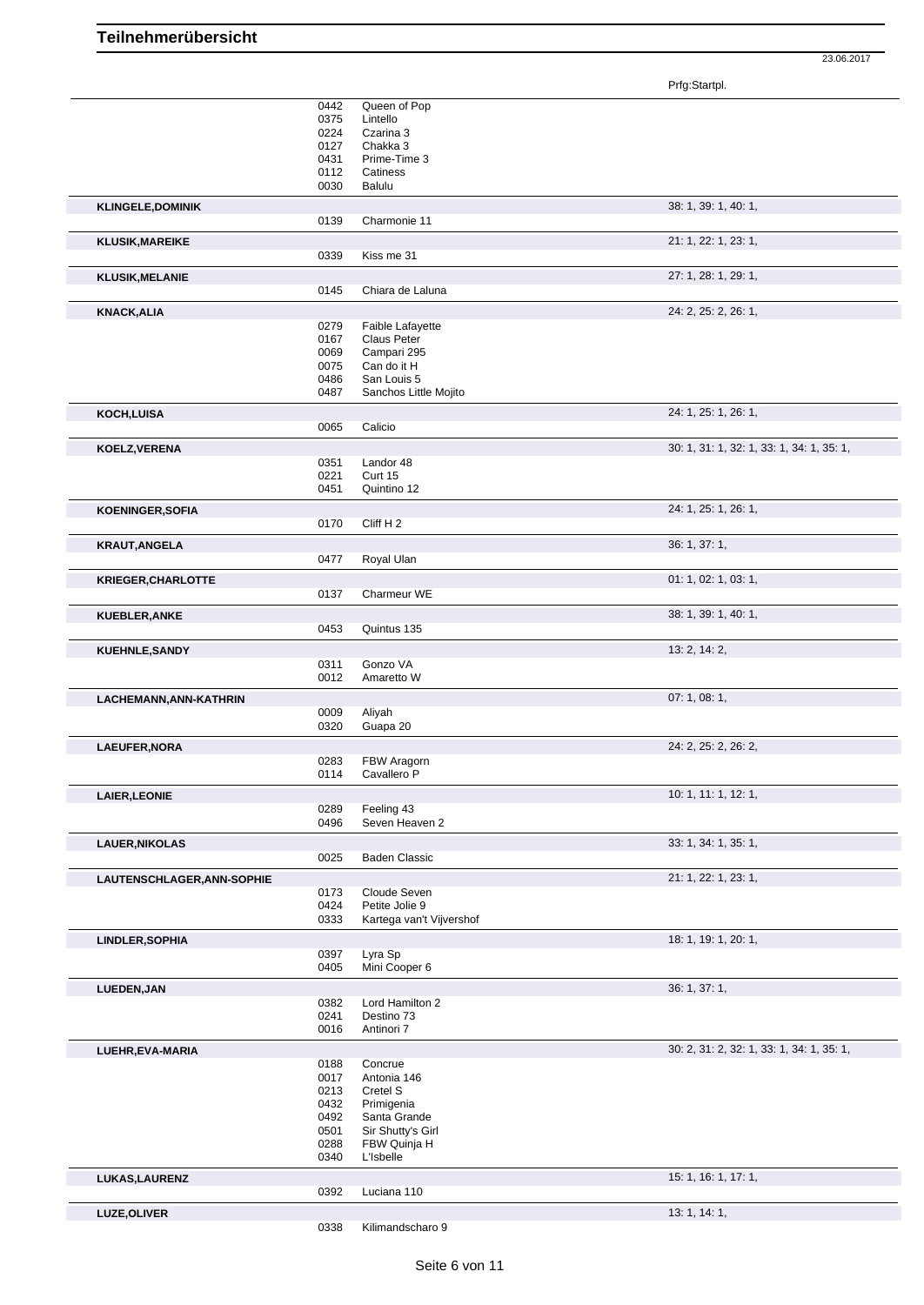|                            |              |                                     | Prfg:Startpl.                             |
|----------------------------|--------------|-------------------------------------|-------------------------------------------|
| <b>MADER, HENDRIK</b>      |              |                                     | 30: 2, 31: 2, 32: 1,                      |
|                            | 0132         | Chancero                            |                                           |
|                            | 0155         | Ciabatta                            |                                           |
|                            | 0166         | Classico 55                         |                                           |
|                            | 0452         | Quinto 82                           |                                           |
|                            | 0472         | Roma AA 148                         |                                           |
| <b>MAURER, MIRIAM</b>      | 0506         | Solist 147                          | 36: 1, 37: 1,                             |
|                            |              |                                     | 01: 1, 02: 1, 03: 1,                      |
| <b>MERKT, LENA</b>         | 0172         | Clooney WE                          |                                           |
| <b>MEYER, ELISABETH</b>    |              |                                     | 30: 2, 31: 2, 32: 1, 33: 2, 34: 2, 35: 2, |
|                            | 0203         | Corssini                            |                                           |
|                            | 0497         | Sheggy 5                            |                                           |
|                            | 0031         | Bandolino 6                         |                                           |
|                            | 0272         | Emy-Fee                             |                                           |
|                            | 0235<br>0186 | Date Night<br>Concord 65            |                                           |
|                            | 0105         | Cassando                            |                                           |
|                            | 0244         | DiCaprio 3                          |                                           |
|                            | 0433         | Quadrivio                           |                                           |
|                            | 0481         | S.I.E.C. Clavista                   |                                           |
|                            | 0215         | Crispo 2                            |                                           |
|                            | 0101<br>0205 | Casco 11<br>Corum F                 |                                           |
|                            | 0446         | Quimera CM 2                        |                                           |
|                            | 0508         | Stan 44                             |                                           |
|                            | 0187         | Concordia 46                        |                                           |
|                            | 0385         | Lord Pizarro                        |                                           |
|                            | 0084         | Cantica 2                           |                                           |
|                            | 0364<br>0334 | Leo likes Looping<br>Kater Carlo 2  |                                           |
|                            | 0284         | FBW Casaraki                        |                                           |
|                            | 0109         | Castelissimo                        |                                           |
|                            | 0522         | Tokolosha                           |                                           |
|                            | 0218         | Crypton Plus                        |                                           |
|                            | 0332         | Joe Zapatero                        |                                           |
|                            | 0520<br>0518 | Tamarindo LS<br><b>Sweet Tricia</b> |                                           |
|                            | 0482         | S.I.E.C. Copain                     |                                           |
|                            | 0529         | Vague des Monceaux                  |                                           |
|                            | 0548         | Zin Chin                            |                                           |
|                            | 0227         | Da Vita Z                           |                                           |
|                            | 0274         | Enjoy-Be<br>Le Roi 12               |                                           |
|                            | 0361         |                                     |                                           |
| <b>MILD, LEA</b>           | 0395         | Lui de Finess                       | 21: 1, 22: 1, 23: 1,                      |
|                            | 0087         | Capucino 6                          |                                           |
| <b>MITSCH, JOHANNES</b>    |              |                                     | 24: 1, 25: 1, 26: 1,                      |
|                            | 0468         | <b>Rich Sunrise</b>                 |                                           |
| <b>MOLL, LEONIE</b>        |              |                                     | 07: 1, 08: 1, 09: 1,                      |
|                            | 0323         | Harry Potter                        |                                           |
| <b>MUELLER, MARA</b>       | 0554         | DSP Sir Diego R                     | 10: 1, 11: 1, 12: 1,                      |
|                            |              |                                     |                                           |
| <b>MUELLER, MARIAN</b>     | 0459         | Raloe                               | 30: 2, 31: 2, 32: 1, 33: 1, 34: 1, 35: 1, |
|                            | 0008         | Albführen's Memphis                 |                                           |
|                            | 0006         | Albführen's Baya Rouge              |                                           |
|                            | 0210         | Coupe de Alb                        |                                           |
|                            | 0178         | Colago                              |                                           |
|                            | 0007         | Albführen's Coala Queen             |                                           |
|                            | 0425         | Pialetta                            |                                           |
| <b>NEUKAMM, SINA MALIN</b> |              |                                     | 21: 1, 22: 1, 23: 1,                      |
|                            | 0085<br>0123 | Canuto 2<br>Chaccira Blue           |                                           |
| NIEMANN, CHRISTOPH         |              |                                     | 13: 1, 14: 1,                             |
|                            | 0228         | Dady knows best                     |                                           |
| NIEMANN, VIVIEN            |              |                                     | 13: 2, 14: 2,                             |
|                            | 0545         | Wirsol's Cipollini                  |                                           |
|                            | 0254         | Don Vertino                         |                                           |
| <b>NOACK, JANA MARIE</b>   | 0494         | Schierensees Be The Best            | 01: 1, 02: 1, 03: 1,                      |
|                            | 0247         | Dior's Daily Luck                   |                                           |
| OTT, ANIKA                 |              |                                     | 15: 1, 16: 1, 17: 1, 18: 1, 19: 1, 20: 1, |
|                            | 0352         | Landos 38                           |                                           |
|                            | 0423         | Peppermint 56                       |                                           |
|                            | 0439         | Quattro's Girl                      |                                           |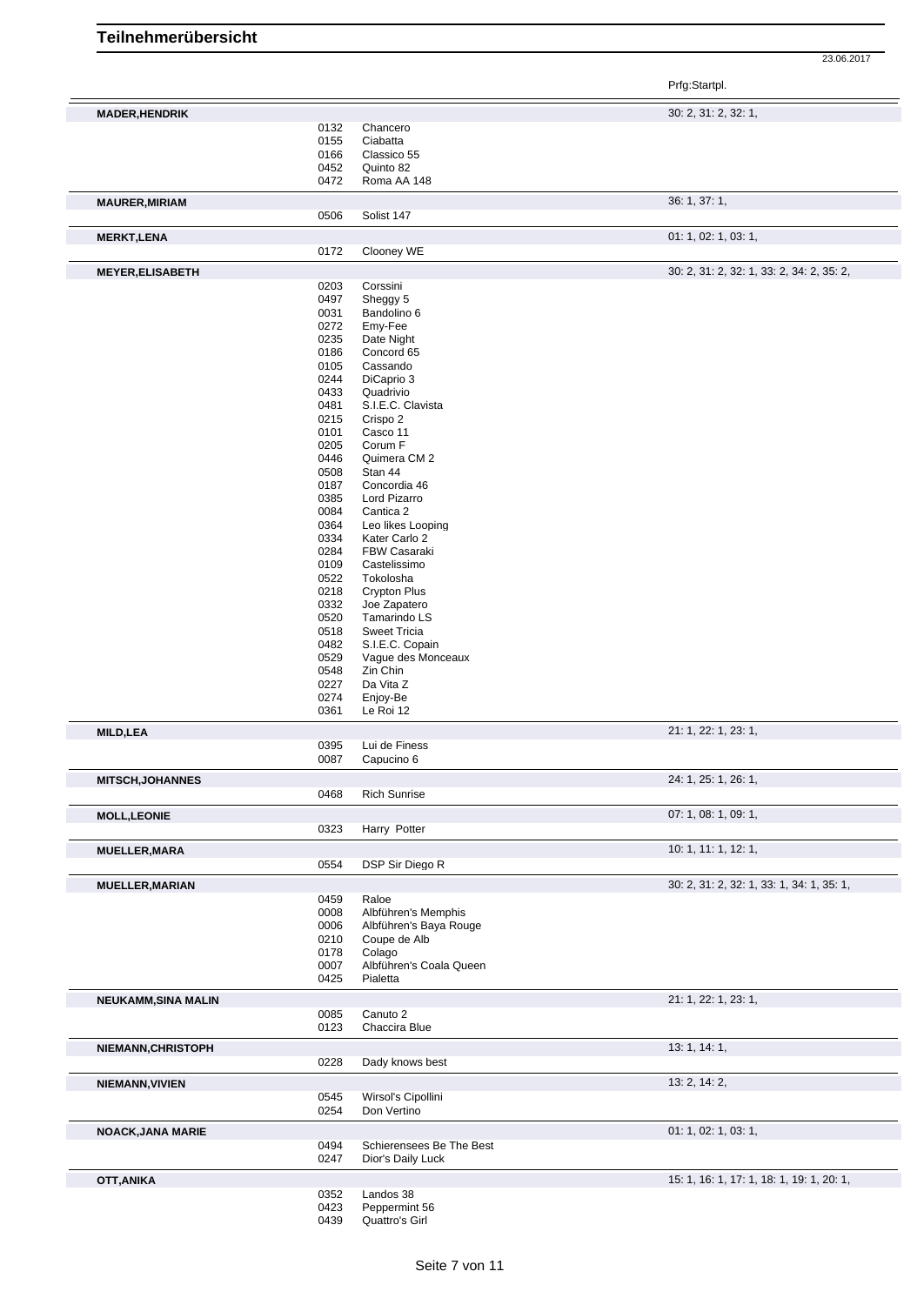|                                 |              |                                     | Prfg:Startpl.                             |
|---------------------------------|--------------|-------------------------------------|-------------------------------------------|
|                                 | 0534         | Visacard                            |                                           |
| OTT, TINA-KATHRIN               |              |                                     | 07:1,08:1,                                |
|                                 | 0258         | Douceur 3                           |                                           |
| OTT, VANESSA                    |              |                                     | 27: 1, 28: 1, 29: 1,                      |
|                                 | 0438         | Quattro's Donna                     |                                           |
| PELZER, JEANNINE                |              |                                     | 10: 1, 11: 1, 12: 1,                      |
|                                 | 0047         | Brentino 6                          |                                           |
| PFEIFER, CHRISTIAN              |              |                                     | 38: 1, 39: 1, 40: 1,                      |
|                                 | 0503         | Sissy 441                           |                                           |
|                                 | 0162         | Clärchen 35                         |                                           |
| PINGEL, MARINA                  |              | Carvico                             | 27: 1, 28: 1, 29: 1,                      |
|                                 | 0099<br>0318 | Gravour 4                           |                                           |
| PLATZDASCH, ANDREAS             |              |                                     | 13: 1, 14: 1,                             |
|                                 | 0287         | FBW Dolce Vita                      |                                           |
|                                 | 0309         | Glamour 72                          |                                           |
| POPPEL, MARC                    |              |                                     | 38: 1, 39: 1, 40: 1,                      |
|                                 | 0291         | Felix 920                           |                                           |
|                                 | 0229         | Dalton 21                           |                                           |
| RAEUBER, LISA MARIA             |              |                                     | 24: 2, 25: 2, 26: 1, 33: 1, 34: 1, 35: 1, |
|                                 | 0222<br>0154 | Cuyano<br>Chuck vom Schleifbach-Hof |                                           |
|                                 | 0223         | Cyrrus 3                            |                                           |
|                                 | 0416         | Odyssee 14                          |                                           |
|                                 | 0143<br>0430 | Cheyenne CR<br>Portos de la Cense   |                                           |
|                                 |              |                                     |                                           |
| RAUPP, MICHAEL                  | 0489         | Sandoz 6                            | 38: 1, 39: 1, 40: 1,                      |
|                                 |              |                                     |                                           |
| <b>REICH, PIA</b>               | 0158         | Cim Air                             | 30: 2, 31: 2, 32: 2, 33: 2, 34: 2, 35: 2, |
|                                 | 0102         | Casello 4                           |                                           |
|                                 | 0436         | Quantico II                         |                                           |
|                                 | 0399         | Magnus Romeo                        |                                           |
| <b>REITZNER, AMELIE-KRISTIN</b> |              |                                     | 04: 1, 05: 1, 06: 1,                      |
|                                 | 0410         | Mozart 217                          |                                           |
| REITZNER, ELENA-MALIN           |              |                                     | 15: 1, 16: 1, 17: 1,                      |
|                                 | 0313         | Gordi 8                             |                                           |
| <b>RESCHKE, MARIE</b>           |              |                                     | 27: 1, 28: 1, 29: 1, 33: 1, 34: 1, 35: 1, |
|                                 | 0181<br>0549 | Colman's Sabrina<br>Zoé             |                                           |
|                                 | 0080         | Canella 9                           |                                           |
|                                 | 0097         | Carridam                            |                                           |
|                                 | 0118<br>0441 | Cerana 2<br>Quax 83                 |                                           |
|                                 |              |                                     | 04: 1, 05: 1, 06: 1,                      |
| <b>RICHTER, LILLI</b>           | 0513         | Sunny Star 3                        |                                           |
|                                 |              |                                     | 24: 1, 25: 1, 26: 1,                      |
| RIEDLINGER, MAXIMILIAN          | 0363         | Lena 235                            |                                           |
|                                 | 0535         | Waidfee 13                          |                                           |
|                                 | 0115<br>0185 | Ce la vie 3<br>Concolor             |                                           |
|                                 |              |                                     |                                           |
| RIEDLINGER, SOPHIA              | 0363         | Lena 235                            | 24: 2, 25: 2, 26: 1,                      |
|                                 | 0535         | Waidfee 13                          |                                           |
|                                 | 0115         | Ce la vie 3                         |                                           |
|                                 | 0185         | Concolor                            |                                           |
| <b>RIEG, ANN-CATHRIN</b>        |              |                                     | 07:1,08:1,                                |
|                                 | 0040         | Beyonce 2                           |                                           |
| <b>RIEGGER, ULRIKE</b>          |              |                                     | 30: 2, 31: 2, 32: 1,                      |
|                                 | 0387<br>0420 | Lorenzo 298<br>Pamina 436           |                                           |
|                                 |              |                                     |                                           |
| RIEHLE, GERHARD                 | 0072         | Campino 308                         | 33: 1, 34: 1, 35: 1, 38: 1, 39: 1, 40: 1, |
|                                 | 0330         | Indigo 150                          |                                           |
| RITTER, VIKTORIA                |              |                                     | 36: 1, 37: 1,                             |
|                                 | 0226         | Da Vinci 167                        |                                           |
| ROHRMUSS, VICTORIA              |              |                                     | 01: 2, 02: 2, 03: 1,                      |
|                                 | 0200         | Corelli de Luxe                     |                                           |
|                                 | 0370         | Lia Delicia 2                       |                                           |
| <b>ROSS,KLARA</b>               |              |                                     | 15: 1, 16: 1, 17: 1,                      |
|                                 | 0257         | Dorina 964                          |                                           |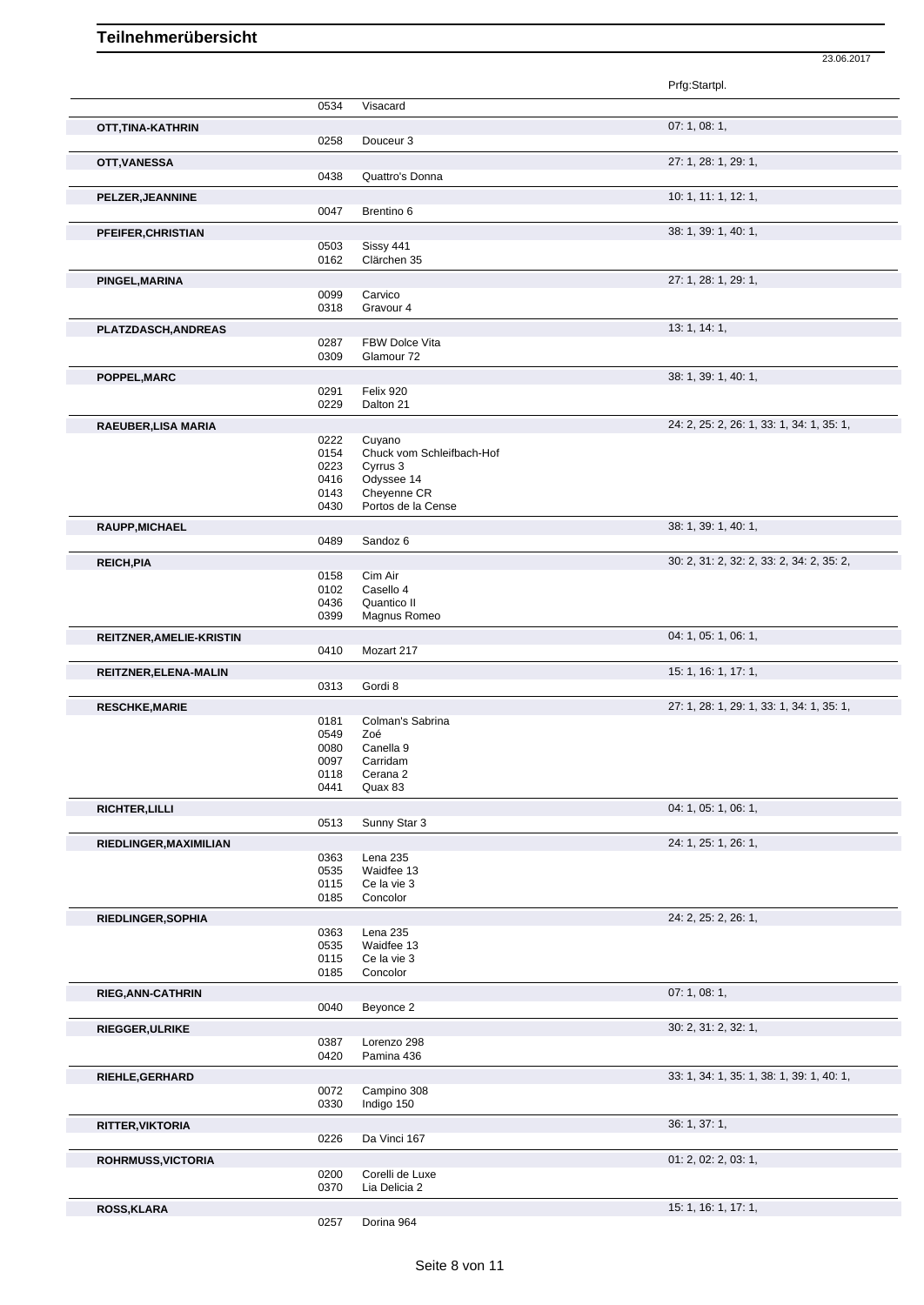|                             |              |                                     | Prfg:Startpl.                             |
|-----------------------------|--------------|-------------------------------------|-------------------------------------------|
|                             | 0519         | Take your Chance                    |                                           |
| RUEESCH, CHIARA             |              |                                     | 10: 2, 11: 2, 12: 1,                      |
|                             | 0020         | Ariello <sub>2</sub>                |                                           |
|                             | 0444         | Quentin GH                          |                                           |
|                             | 0022         | Aron 297                            |                                           |
| <b>SAITNER, NADINE</b>      |              |                                     | 27: 1, 28: 1, 29: 1,                      |
|                             | 0183         | Con - Qui                           |                                           |
| <b>SCHAEFER, ARMIN JUN.</b> |              |                                     | 30: 2, 31: 2, 32: 1,                      |
|                             | 0347<br>0401 | Ladylover 5<br>Manhattan Blue       |                                           |
|                             | 0159         | Cincinnati Gun                      |                                           |
|                             | 0495         | Schmuckstück 3                      |                                           |
|                             | 0027         | Baldur 75                           |                                           |
|                             | 0081         | Cannonball 13                       |                                           |
| <b>SCHATZ, MAREN</b>        |              |                                     | 10: 1, 11: 1, 12: 1,                      |
|                             | 0232         | Dancing Mirena                      |                                           |
| <b>SCHETTER, MARKUS</b>     |              |                                     | 36: 1, 37: 1,                             |
|                             | 0303         | Friedemann 5                        |                                           |
| <b>SCHILL, ALEXANDER</b>    |              |                                     | 30: 2, 31: 2, 32: 1, 33: 1, 34: 1, 35: 1, |
|                             | 0373         | Limnos 4                            |                                           |
|                             | 0140         | Chass                               |                                           |
|                             | 0090<br>0148 | Cardea 2<br>Chimney Sweep 3         |                                           |
|                             | 0217         | Cruising 11                         |                                           |
|                             | 0238         | Deja Vu 84                          |                                           |
| <b>SCHINDLER, JESSICA</b>   |              |                                     | 21: 1, 22: 1, 23: 1,                      |
|                             | 0116         | Cembra                              |                                           |
|                             | 0371         | Lightning 73                        |                                           |
|                             | 0429<br>0346 | Poco Loco 4                         |                                           |
|                             | 0276         | Lady Loulou<br>Escada 276           |                                           |
|                             | 0396         | Lyndor                              |                                           |
|                             | 0199         | Cora van Schotten                   |                                           |
|                             | 0402         | Marron-Bahia                        |                                           |
| <b>SCHLOTTER, JANA</b>      |              |                                     | 10: 2, 11: 2, 12: 2,                      |
|                             | 0295         | Fiogreen                            |                                           |
|                             | 0479         | Rubin-Renoir                        |                                           |
| <b>SCHLUESSELBURG, SVEN</b> |              |                                     | 30: 2, 31: 2, 32: 1, 33: 2, 34: 2, 35: 2, |
|                             | 0164<br>0211 | Clarissa 135<br>Cracker 23          |                                           |
|                             | 0521         | Tequila Sunrise 57                  |                                           |
|                             | 0428         | PMS Luigi                           |                                           |
|                             | 0404         | Milka 45                            |                                           |
|                             | 0049<br>0264 | Bud Spencer 7<br>Earnful de Macheco |                                           |
|                             |              |                                     |                                           |
| <b>SCHMIEDERER, MORITZ</b>  | 0422         | Peninsula 2                         | 24: 2, 25: 2, 26: 1,                      |
|                             | 0383         | Lord Lennox 21                      |                                           |
|                             | 0036         | Belletti 2                          |                                           |
| <b>SCHMITT, LILLY</b>       |              |                                     | 21: 1, 22: 1, 23: 1,                      |
|                             | 0059         | Cairo H                             |                                           |
| <b>SCHNEIDER, JULIA</b>     |              |                                     | 10: 2, 11: 2, 12: 1,                      |
|                             | 0249         | Dolce Far Niente 3                  |                                           |
|                             | 0470         | Rockingham 2                        |                                           |
| <b>SCHON, JAN</b>           |              |                                     | 15: 1, 16: 1, 17: 1,                      |
|                             | 0415         | Nougat 39                           |                                           |
| <b>SCHON, PHILIPP</b>       |              |                                     | 21: 1, 22: 1, 23: 1,                      |
|                             | 0067         | Calvin Klein 32                     |                                           |
|                             | 0359         | Latina B 2                          |                                           |
|                             | 0165<br>0393 | Clarksen<br>Lucky 1641              |                                           |
|                             |              |                                     |                                           |
| SCHROEDTER, JANA            | 0500         | Sir Robin Off Loxley                | 01: 1, 02: 1, 03: 1, 07: 1, 08: 1, 09: 1, |
|                             | 0322         | Hancock 11                          |                                           |
| <b>SCHUETZ, JOSEPHINE</b>   |              |                                     | 21: 1, 22: 1, 23: 1,                      |
|                             | 0083         | Cantari 2                           |                                           |
|                             |              |                                     | 04: 1, 05: 1, 06: 1,                      |
| <b>SCHULTE, LISANNE</b>     | 0474         | Rosenstolz 103                      |                                           |
|                             |              |                                     |                                           |
| <b>SCHWARZ, NICOLE</b>      | 0466         | Retina S                            | 33: 1, 34: 1, 35: 1, 38: 1, 39: 1, 40: 1, |
|                             | 0146         | Chico S                             |                                           |
|                             | 0336         | Ketina                              |                                           |
| <b>SCHWARZ, TOBIAS</b>      |              |                                     | 30: 1, 31: 1, 32: 1, 33: 2, 34: 2, 35: 2, |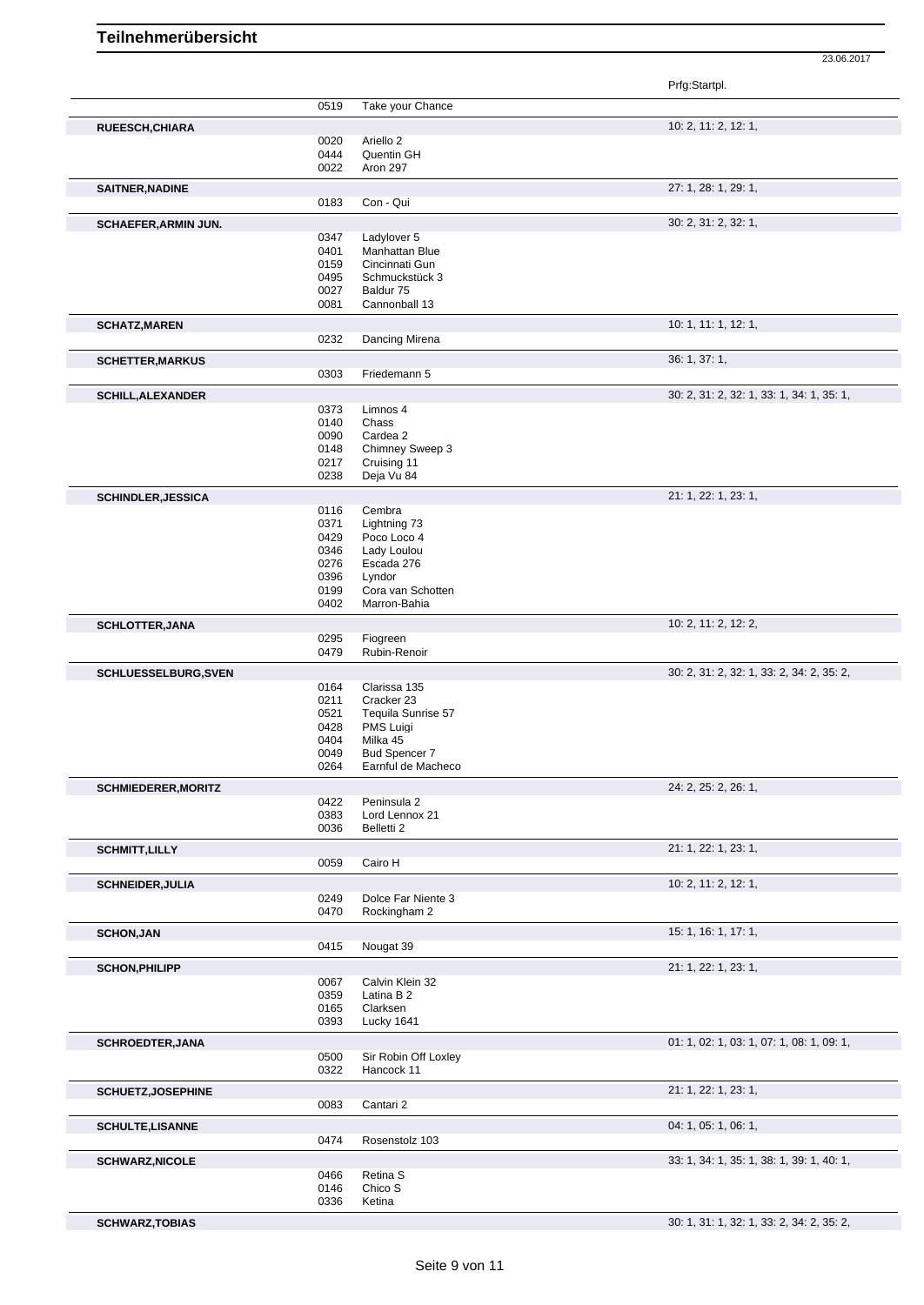Prfg:Startpl.

|                            | 0466         | Retina S                             |                                           |
|----------------------------|--------------|--------------------------------------|-------------------------------------------|
|                            | 0342         | La Belle - J                         |                                           |
|                            | 0011         | Amadeo S                             |                                           |
|                            | 0093         | Carlchen 80                          |                                           |
|                            | 0505         | Soleil 48                            |                                           |
|                            | 0146         | Chico S                              |                                           |
|                            | 0336         | Ketina                               |                                           |
|                            | 0089         | Caramello d'Oro                      |                                           |
|                            |              |                                      | 21: 1, 22: 1, 23: 1,                      |
| <b>SEITZ, LAURA</b>        | 0171         | Clintano <sub>S</sub>                |                                           |
|                            | 0003         | Acobat S                             |                                           |
|                            |              |                                      |                                           |
| <b>SIEGLE, LARS</b>        |              |                                      | 21: 1, 22: 1, 23: 1,                      |
|                            | 0073         | Campyna                              |                                           |
|                            | 0248         | Disco 93                             |                                           |
|                            | 0034         | Be Blessed                           |                                           |
|                            | 0398         | Mac Fox                              |                                           |
| <b>SIMON, ANKE</b>         |              |                                      | 13: 1, 14: 1,                             |
|                            | 0253         | Don Pepino 8                         |                                           |
| <b>SORG, CONSTANTIN</b>    |              |                                      | 38: 1, 39: 1, 40: 1,                      |
|                            | 0058         | Cadeau 30                            |                                           |
|                            | 0345         | Lady Gaga 30                         |                                           |
|                            | 0103         | Casillas 11                          |                                           |
|                            |              |                                      |                                           |
| SPEIDEL, SVEN              |              |                                      | 33: 1, 34: 1, 35: 1, 38: 1, 39: 1, 40: 1, |
|                            | 0028         | Baloubea 2                           |                                           |
|                            | 0236         | Dawson 7                             |                                           |
|                            | 0378         | Little Tangelo                       |                                           |
| STADELMAYER, ALEXANDRA     |              |                                      | 13: 1, 14: 1,                             |
|                            | 0384         | Lord Lichtenstein                    |                                           |
|                            |              |                                      | 07: 1, 08: 1, 09: 1,                      |
| <b>STARK, KIM</b>          | 0536         | Watango 2                            |                                           |
|                            |              |                                      |                                           |
| <b>STEINBORN, CAROLA</b>   |              |                                      | 01: 1, 02: 1, 03: 1, 04: 1, 05: 1, 06: 1, |
|                            | 0417         | Outburst of anger                    |                                           |
|                            | 0377         | Little Rose 7                        |                                           |
|                            | 0390         | Lovely Lenny                         |                                           |
|                            | 0412         | Newhouse Andreas                     |                                           |
| STEISSLINGER DR., KLAUS    |              |                                      | 36: 1, 37: 1,                             |
|                            | 0263         | Dynamic Pleasure                     |                                           |
|                            |              |                                      |                                           |
| STEISSLINGER, FRIEDRICH    |              |                                      | 36: 1, 37: 1,                             |
|                            | 0057         | Caddylack                            |                                           |
| <b>STEISSLINGER, LISA</b>  |              |                                      | 04: 1, 05: 1, 06: 1,                      |
|                            | 0324         | Havanna Negra                        |                                           |
| STEURER-COLLEE, BARBARA    |              |                                      | 30: 2, 31: 2, 32: 1,                      |
|                            | 0437         | Quantus 14                           |                                           |
|                            | 0041         | Big Boy 36                           |                                           |
|                            |              |                                      |                                           |
| <b>STROHM,LARA-SOPHIE</b>  |              |                                      | 18: 1, 19: 1, 20: 1,                      |
|                            | 0201         | Coriano's Boy 2                      |                                           |
|                            | 0427         | Pirushkaya M                         |                                           |
| <b>TALMON, FERDINAND</b>   |              |                                      | 24: 2, 25: 2, 26: 1,                      |
|                            | 0018         | Aragon 392                           |                                           |
|                            | 0129         | Chambertine E                        |                                           |
| TEUFEL, JOCHEN             |              |                                      | 30: 1, 31: 1, 32: 1, 33: 2, 34: 2, 35: 2, |
|                            | 0216         | Crocodile Dundee 2                   |                                           |
|                            | 0024         | Atlanta 510                          |                                           |
|                            | 0365         | Leon 596                             |                                           |
|                            | 0021         | Arika H                              |                                           |
|                            | 0077         | Cancant                              |                                           |
|                            | 0266         | Edermus PP                           |                                           |
|                            | 0019         | Arc en ciel de Gaia                  |                                           |
|                            |              |                                      |                                           |
| <b>TEUFEL, THOMAS</b>      |              | Crocodile Dundee 2                   | 30: 1, 31: 1, 32: 1,                      |
|                            |              |                                      |                                           |
|                            | 0216         |                                      |                                           |
|                            | 0024         | Atlanta 510                          |                                           |
|                            | 0365         | Leon 596                             |                                           |
|                            | 0021         | Arika H                              |                                           |
|                            |              |                                      | 15: 2, 16: 2, 17: 1,                      |
| THALER, ARWEN-CHARLOTTE    | 0524         | Top King 2                           |                                           |
|                            | 0517         | Sweet Chocolate Lady                 |                                           |
|                            |              |                                      |                                           |
|                            |              |                                      | 07: 1, 08: 1, 09: 1,                      |
| <b>THOMA, VIVIANE</b>      | 0476         | Royal Rose 13<br>Looks like riccioli |                                           |
|                            | 0380<br>0290 | Felini M                             |                                           |
|                            |              |                                      |                                           |
| <b>TIEFENBACHER, MAREN</b> |              |                                      | 21: 1, 22: 1, 23: 1,                      |
|                            | 0209<br>0157 | Costas 3<br>Cicero H                 |                                           |